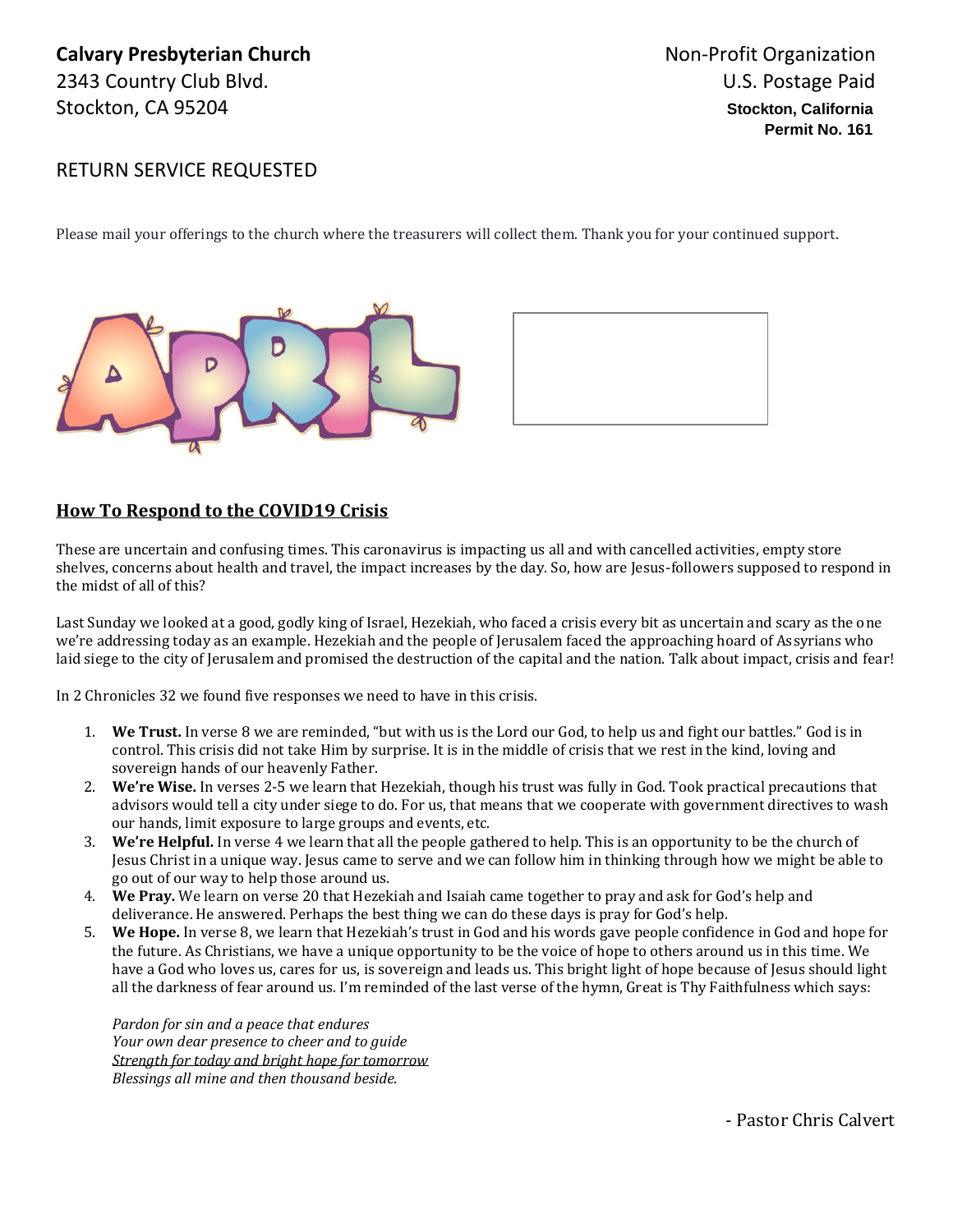## **FROM THE**



After the meeting with Converge, information will now be compiled to find pastor candidate dossiers that suit our church.

Thank you to Pastor Chris Calvert for blessing us, acting as Pulpit Supply. He will preach at Calvary until Easter and from then it will be determined what Sundays he will be here. He is prayerfully looking for a ministry in Washington state.

Keep doing what we're doing at Calvary: serving God as a cohesive body of Christ.

1 Peter 4:11b – "If anyone serves, he should do it with the strength God provides, so that in all things God may be praised through Jesus Christ: to Him be the glory and the power for ever and ever. Amen."

## **February Financials 2019**

| Income:   | \$19,890.00 |
|-----------|-------------|
| Expenses: | \$9,917.07  |
| Net:      | \$9,973.77  |

## *Deacon's Corner*



Deacon's on-going Outreach Project: Toiletry Collection Ministry & Canned food Drive

Our deepest sympathies and prayers go out to the Ishihara Family at the passing of our beloved friend, Sue.

We ask for continued prayers for Ron Kuwahara's mom, Revered Saburo Masada, Ruth Yoneshige and Lee Paston.

## **Dumpster Day & Church Cleanup taking place on Saturday, April 18th starting at 8:00 AM.**

Our Pastor search continues, let us remember to put our hope in the Lord.

**The Lord said, "Go out an stand on the mountain in the presence of the Lord, for the Lord is about to pass."** - *Psalm 7:7*

## **Bulletin Board Update**

Karen Nakamura, with the help of Mary Nakamura and Marcy Wong, will be updating the Sponsored Children Around The World bulletin board. Please email or text your sponsored child's name, age, location and a picture if you have one. Please indicate the name of the sponsor(s). You can email Karen at karennakamura55@gmail.com or call her at (209) 762-2026.

Marcy Wong will be creating a new bulletin board called "Calvary Connections" displaying member updates. Since so many have moved away or off to college, this will be an excellent way to stay connected on everyone's accomplishments. If you would like to be included, please email Marcy at marcywong@hotmail.com with family updates and/or pictures. Thank you.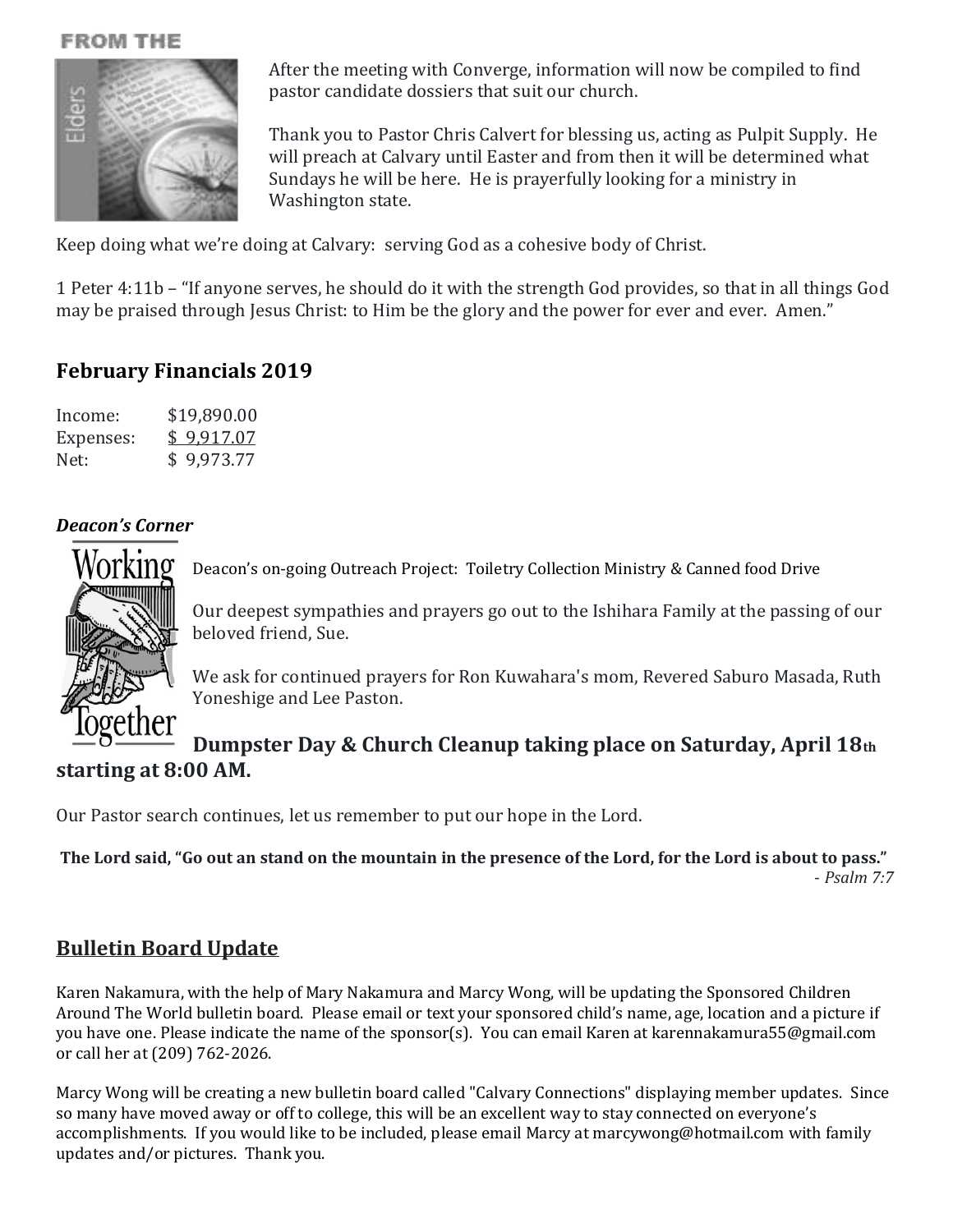## **His Little Feet**

Calvary Presbyterian Church welcomed His Little Feet, International Children's Choir to an evening performance, Sunday March 8. 17 children ages 7-13 who are orphaned and rescued from India and Rwanda delighted us with songs, testimonies, love, and energy. Children were not housed by our church families this year, but we were able to offer them a delicious meal prior to their performance. Thank you to all those involved who made this a successful event.

### **You are Not Alone!**

Your church family is here for you during this unprecedented time in our nation and world. At Calvary we always been known for our ability to pull together when something needs to get done. With the direction and oversight of Pastor Chris Calvert, your church leaders have been working on keeping us connected and rooted in Christ until we can meet again in person.

Leaders have made the commitment to stay in regular contact with every member and friend of our church to keep them informed about resources for Bible study, videoconferencing, devotions, and prayer groups. If you have not been contacted please let us know by contacting Brian in the office (466.0221 or email cpcstockton@yahoo.com), Ron Kuwahara (712.4207) or any Elder or Deacon. We may not have your most current contact information, so please provide your home and cell number and email address when you contact us.

The office will remain open until further notice. We need our administrative help more than ever as we try to get information out to you as quickly as possible. Brian is committed to being in the office during regular hours – Tuesday to Friday from 9:30 a.m. to 2:30 p.m. - so you may contact the office with any questions, needs, or concerns and he will contact someone who can help.

Check the church website (www.cpcstockton.org) and Facebook page for information. As you know, things can change rapidly and we are committed to keeping you informed.

Remember that the church is not a building, rather it is the people who make up the church. That's you. So even though we are approaching church and worship differently we are still the church and you are still part of it. You are not alone.

Use this slower-paced time to pray and read and study the Bible. Reach out to others with a phone call or note. This is a time for us to bond as Christ-followers as we learn and grow through this experience and learn to depend on the Lord for strength, comfort, and peace. We have an amazing opportunity to glorify God through this experience.

You are not alone. Your church family is praying for you.

#### **Resources During Shelter-in-Place**

**Church Leaders:** Your Elder or Deacon is your "go to" person for all things CPC. They will pray for you, encourage you and work to provide help if you need it. Expect to be in touch with your leader at least once a week.

**Facebook and Website:** Look to the church Facebook page and church website to keep you up to speed, connect and bring you spiritual resources. Be sure to "Like" the CPC Facebook page and post comments there that that will serve to encourage others.

**Prayer Group Text:** Ron Kuwahara has a text group where people can share prayer requests. If you would like to be in that prayer group or have a prayer request, please text Ron at 209-712-4207.

#### **To help you grow spiritually:**

**Training Videos:** Pastor Chris will be recording several brief videos offering scriptural training and encouragement for these times that will be posted on Calvary's website and Facebook pages.

**Personal Devotional:** We're encouraging each person to access and go through a 14-Day on-line devotional called **"Peace in Our Midst**" starting March 23. This can be found at MyBible.com or on the YouVersion smartphone app. at no charge. You can sign-up to receive this devotional plan at:

[https://my.bible.com/reading-plans/18823-peace-in-our-midst.](https://my.bible.com/reading-plans/18823-peace-in-our-midst)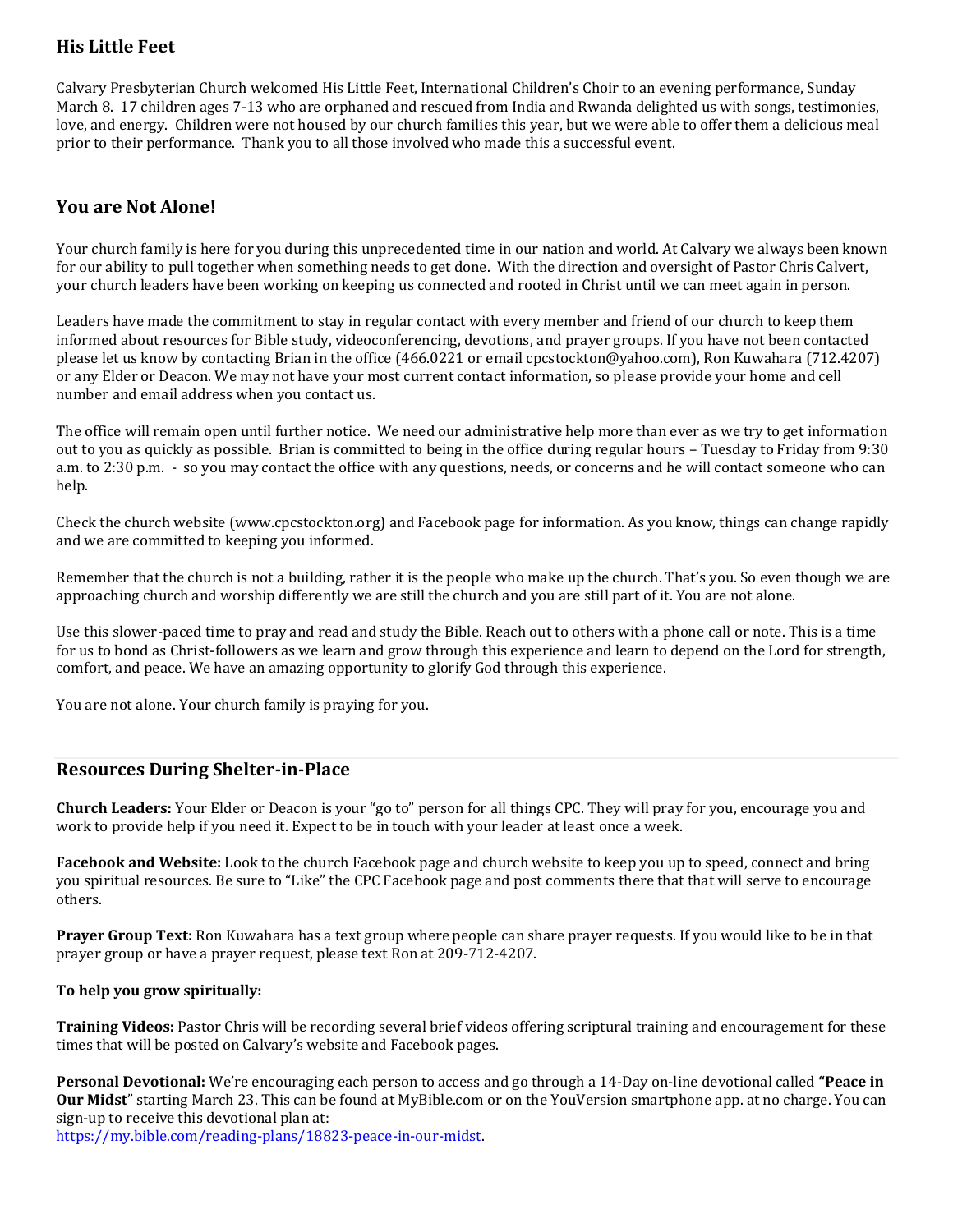Printed copies of the study are available through the office or your church leader. Contact Brian in the office if you would like a copy mailed to you.

**Video Bible Study:** In place of gathering for Bible Study as normal, we're providing a two-part message by Craig Groeschel called, "Not Afraid". These two 35 minute messages encourage people to trust God in the midst of chaos and include some handouts to be used for text or online discussion. These are great to share with people who do not attend CPC or may not have put their faith in Christ yet. Find these resources here:

Videos: https://open.life.church/items/204020-message-video-mp4 Discussion Questions: https://open.life.church/items/203978-talk-it-over-doc

**Online Prayer Gathering:** About 30 people joined the first Zoom gathering on Sunday, March 22. Pastor Chris shared God's Word and a short study and we spent time praying for the concerns of our church family. Please join us on Sundays at 10:00 a.m. You can download the Zoom app or sign in on the website after you create an account. There will be a new link to each weekly meeting that will be emailed and posted on the church website and Facebook page.

If you have questions or need help, don't hesitate to reach out to one of the church leaders, call or email the church, or contact Pastor Chris (559.360.4120 or chrismichelcalvert@gmail.com.

## **Special Offerings**

| Deacon's Fund                  | In Memory of Sue Ishihara |  |  |
|--------------------------------|---------------------------|--|--|
| Ted & Sue Yoneda               | Michael & Janice Chan     |  |  |
| Sumi Yonemoto                  | Allen & Myra Fong         |  |  |
|                                | Katie Komure              |  |  |
| In Memory of Miki Kagoshima    | Gary & Susan Low          |  |  |
| Gary & Susan Low               | Richard & Janet Menor     |  |  |
| Tak & Linda Saito              | Jerry & Karen Nakamura    |  |  |
| Gregory & Luci Smits           | Gary & Sandy Nakashima    |  |  |
| Roy & Emily Takeuchi           | Joyce Nakashima           |  |  |
|                                | John & Ruth Oda           |  |  |
| <b>In Memory of Elaine Low</b> | Tak & Linda Saito         |  |  |
| Michael & Janice Chan          | Duane & Jean Sakoda       |  |  |
| Mary Lam                       | Tim & Hisako Smith        |  |  |
| Jean Lowe                      | Roy & Emily Takeuchi      |  |  |
|                                |                           |  |  |

#### **In Memory of Amy Matsumoto**

Jeff & Teresa Harada

God wants you to know Him better, but grow in the grace and knowledge of our Lord and Savior Jesus Christ. – 2 Peter 3:18

G – Go to church R – Read the bible and pray O – Obey the Bible W – Witness to others

Man does not live by bread alone. He has to handle some hot potatoes. Know his onions, and be worth his salt. Little wonder man is in a stew.

- Charise Masada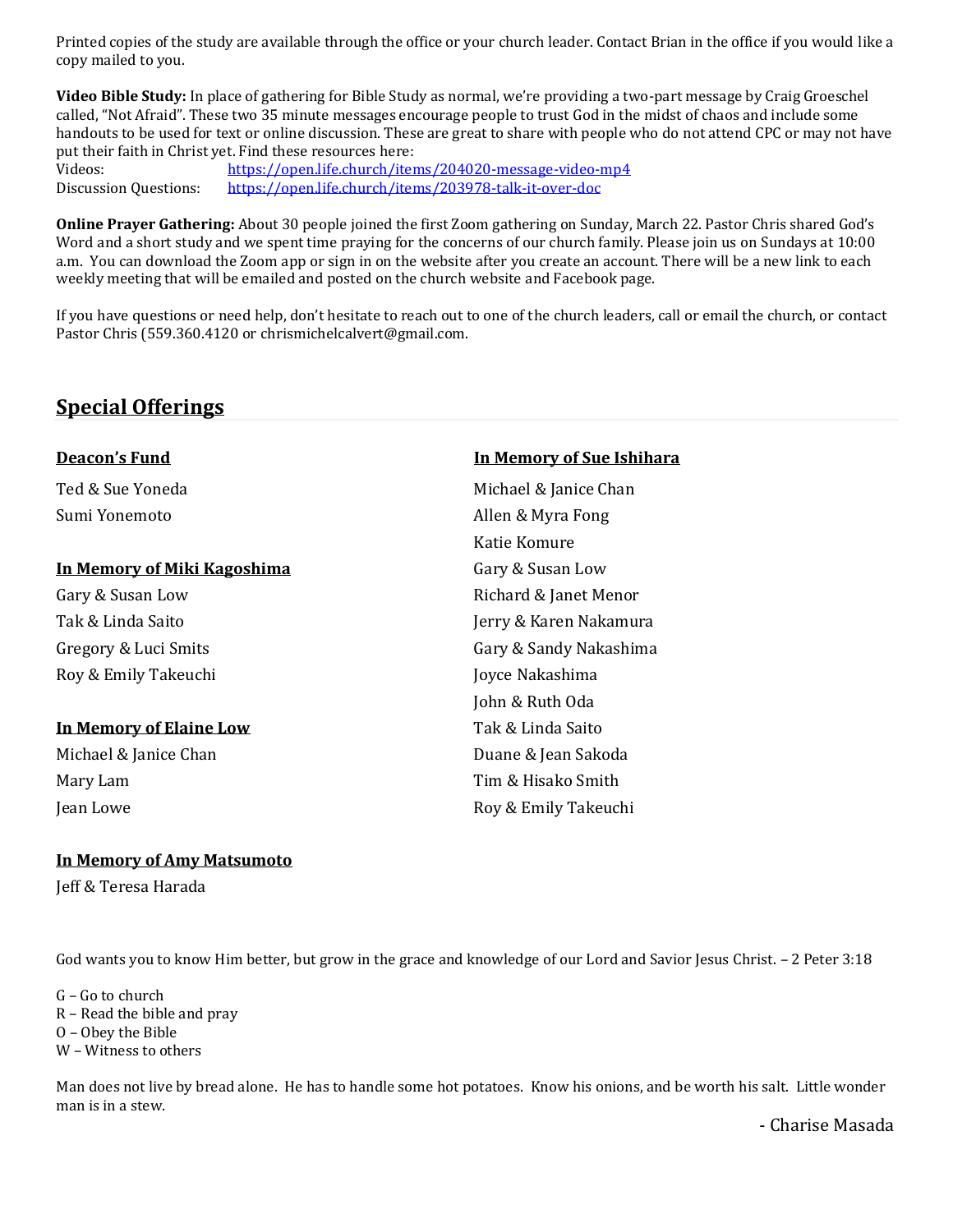## **April Worship Participants**

## **April 5th – Worship Participants**

**Guest Speaker:** Pastor Chris Calvert **Chairperson:** Brian Kaneko **Greeter:** Jerry Nakamura **Ushers:** Jerry & Karen Nakamura, Barbara & Judy Takemoto **Praise Group:** Praise Team **Fellowship Tea:** Jerry & Karen Nakamura

#### **April 12th – Worship Participants**

**Guest Speaker:** Pastor Chris Calvert **Holy Communion:** Gene Wong & Trisha Fong **Chairperson:** Kory Kambara **Greeter:** Mary Nakamura **Ushers:** Steve & Barbara Takemoto, Tim & Hisako Smith **Praise Group:** Hymn Singers **Fellowship Tea:** Easter Potluck

#### **April 19th – Worship Participants**

**Guest Speaker:** T.B.A. **Chairperson:** Steve Takemoto **Greeter:** Scott Sakoda **Ushers:** Scott, Duane & Jeannie Sakoda, Joyce Nakashima **Praise Group:** Sandy Nakashima & Brian Kaneko **Fellowship Tea:** Gene & Marcy Wong

#### **April 26th – Worship Participants**

**Guest Speaker:** T.B.A. **Chairperson:** Tim Smith **Greeter:** Gene Wong **Ushers:** Gene & Marcy Wong, Dean & Liane Komure **Praise Group:** Tim Smith **Fellowship Tea:** Duane & Jeannie Sakoda